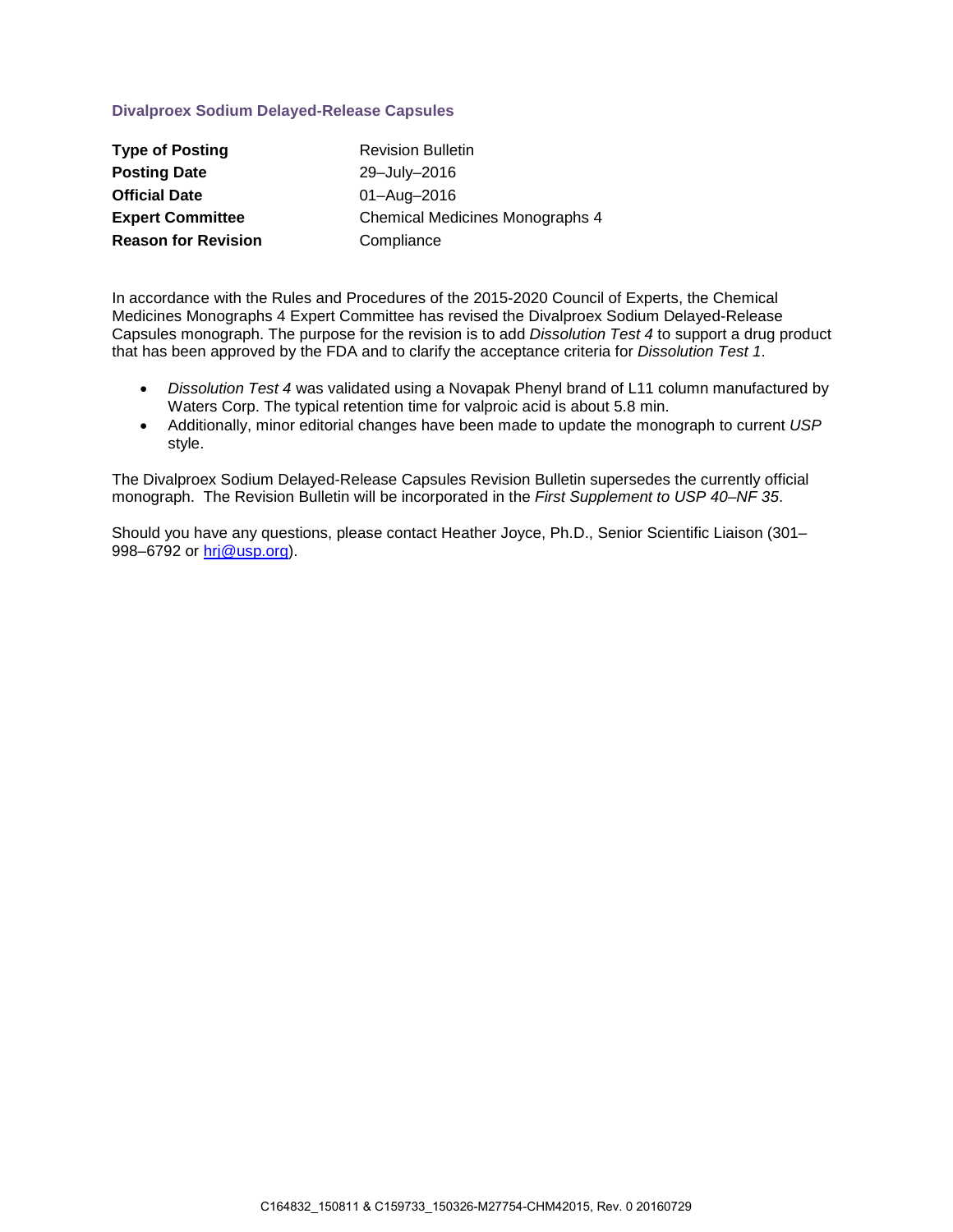# **Divalproex Sodium Delayed-Release**<br> **C**<sub>*U*</sub> = nominal concentration of valproic acid in the *Sample solution* (mg/mL)

## **DEFINITION**

Divalproex Sodium Delayed-Release Capsules contain an **PERFORMANCE TESTS** amount of divalproex sodium equivalent to NLT 90.0% and NMT 110.0% of the labeled amount of valproic acid **Change to read:** (C<sub>8</sub>H<sub>16</sub>O<sub>2</sub>).

- **<sup>A</sup>. INFRARED ABSORPTION** 〈**197K**〉 **Test 1**
	- Standard: Prepare as directed in  $\langle 197F \rangle$  using USP Valproic Acid RS.

**Sample:** Dissolve the contents of 20 Capsules in 30 mL card T<br>• of *Diluent* in a 50-mL volumetric flask Sonicate for 30 ml degassed of *Diluent* in a 50-mL volumetric flask. Sonicate for 30 degassed<br>min to dissolve. Dilute with *Diluent* to volume. Centri- **Apparatus 2:** 50 rpm, with sinkers min to dissolve. Dilute with *Diluent* to volume. Centri-**Apparatus 2:** 50 rpm, fuge the solution at 3000 rpm for about 20 min. Pinet **Times:** 2, 4, and 6 h fuge the solution at 3000 rpm for about 20 min. Pipet 20 mL of the supernatant into a separatory funnel. Ex-*Assay*. tract with 50 mL of *n*-hexane. Collect the *n*-hexane layer and evaporate the solvent. Cast 1 mg of the liq-**Standard stock solution**<br>uid obtained after evaporation to sodium chloride example in Acid RS in *Mobile phase* uid obtained after evaporation to sodium chloride (NaCl) windows.

• **B. <sup>B</sup>.** The retention time of the major peak of the *Sample* the *Standard stock solution* and *Medium* solution corresponds to that of the *Standard solution*, as obtained in the *Assay*.

### • PROCEDURE

**Buffer:** 6.8 g/L of monobasic potassium phosphate. (See *Chromatography in the suitably chromatography in the suitablity of the suitablity*  $\overline{A}$  *Mode: LC* Adjust with phosphoric acid to a pH of 3.0.<br> **Mobile phase:** Acetonitrile and *Buffer* (2:3) **Mobile phase:** UV 210 nm Mobile phase: Acetonitrile and *Buffer* (2:3) **Detector:** UV 210 nm<br> **Diluent:** Acetonitrile and water (1:1) **Column:** 4.6-mm × 15-cm; 5-µm packing L1<br> **Standard solution:** Transfer a suitable amount of USP **Properties:** 1 **Diluent:** Acetonitrile and water (1:1) **Column:** 4.6-mm × 15-cm; 5-µm packing L1 **Standard solution:** Transfer a suitable amount of USP **Flow rate:** 1.8 mL/min

Valproic Acid RS to a suitable volumetric flask to obtain **Injection volume:** 40 µL<br>a solution having a final concentration of 2.5 mg/mL of **System suitability**<br>valproic acid. Add 40% of the flask volume of *Diluent*. **Sam** a solution having a final concentration of 2.5 mg/mL of valproic acid. Add 40% of the flask volume of *Diluent*. **Sample:** *Standard solutio*<br>Sonicate for 5 min and add 20% of the flask volume of **Suitability requirements** Sonicate for 5 min and add 20% of the flask volume of **Suitability requirements**<br>
1.1 N hydrochloric acid. Dilute with *Diluent* to volume. **Tailing factor:** NMT 2.0 for valproic acid

- **Sample solution:** Transfer an amount of contents **Relative standard Relative standard deviation:** Transfer an amount of contents **Relative standard deviation:** Transfer an amount of contents **Relative standard deviation:** (from NLT 20 Capsules) to a suitable volumetric flask proic to obtain a nominal concentration of  $2.5 \text{ mg/mL}$  of **Analysis** to obtain a nominal concentration of 2.5 mg/mL of valproic acid. Dissolve in 20% of the flask volume of 0.1 N hydrochloric acid and sonicate for 5 min. Add 60% of the flask volume of *Diluent* and sonicate for an additional 25 min. Dilute with *Diluent* to volume. Cen- at each time point (*i*): trifuge at 4000 rpm for 10 min and use the clear
- **Chromatographic system**

(See *Chromatography*  $\langle 621 \rangle$ , *System Suitability*.) *r<sub>U</sub>* = peak response from the *Sample solution*<br>
Mode: LC<br>
Detector: UV 215 nm  $C_s$  = concentration of the *Standard solution* **Detector:** UV 215 nm  $\qquad \qquad$   $\qquad \qquad$   $\qquad \qquad$   $\qquad \qquad$   $\qquad \qquad$   $\qquad \qquad$   $\qquad \qquad$   $\qquad \qquad$   $\qquad \qquad$   $\qquad \qquad$   $\qquad \qquad$   $\qquad \qquad$   $\qquad \qquad$   $\qquad \qquad$   $\qquad \qquad$   $\qquad \qquad$   $\qquad \qquad$   $\qquad \qquad$   $\qquad \qquad$   $\qquad \qquad$ **Column:**  $4.6$ -mm  $\times$  15-cm; 5-µm packing L1  $\qquad \qquad$  (mg/mL) **System suitability** (*i*):<br>
System suitability (*i*):<br>
Sample: Standard solution

**Sample:** *Standard Solution* Result **Exhibits**  $\mathbf{F}$ 

**Tailing factor:** NMT 2.0 for valproic acid

**Relative standard deviation:** NMT 2.0% for valproic Result<sub>2</sub> =  $[(C_2 \times V) + (C_1 \times V_s)] \times (1/L) \times 100$  Result<sub>2</sub>

Analysis<br>Samples: Standard solution and Sample solution Calculate the percentage of the labeled amount of valproic acid ( $C_8H_{16}O_2$ ) in the portion of Capsules taken:  $C_i$  = concentration of valproic acid in the portion

- $\begin{array}{rcl} V & = & \text{peak response from the Sample solution} \\ r_{S} & = & \text{peak response from the Standard solution} \end{array}$  = label claim (mg/Capsule)
- 
- $C_5$  = concentration of USP Valproic Acid RS in the Standard solution (mg/mL)
- 

**Acceptance criteria:** 90.0%–110.0%

## • **DISSOLUTION** 〈**711**〉 **IDENTIFICATION**

- **Diluent:** Acetonitrile and water (1:1) **Medium:** Phosphate buffer, pH 7.5 (6.8 g/L of monobasic potassium phosphate and 1.64 g/L of sodium<br>hydroxide in water; adjusted with •0.08 N hydrochlo-<br>ric acid TS  $_{e}$  (RB 1-Aug-2016) to a pH of 7.5); 500 mL,
	-
	-
	- **Buffer** and **Mobile phase:** Prepare as directed in the *Assay*.
	-
	- **Standard solution:** 0.26 mg/mL of valproic acid from<br>the Standard stock solution and Medium
- test through a suitable filter of 0.45-µm pore size. Replace the volume withdrawn with an equal volume of **ASSAY** *Medium* previously heated at 37.0  $\pm$  0.5°.
	-
	- **Chromatographic system**<br>(See Chromatography  $\langle 621 \rangle$ , System Suitability.)
	-
	-
	-
	-
	-
	-
	- 0.1 N hydrochloric acid. Dilute with *Diluent* to volume. **Tailing factor:** NMT 2.0 for valproic acid
		-
		- **Samples:** *Standard solution* and *Sample solution*<br>
		Calculate the concentration (*C<sub>i</sub>*) of valproic acid<br>
		(*C<sub>8</sub>H<sub>16</sub>O<sub>2</sub>)* in the sample withdrawn from the vessel

 $Result_i = (r_U/r_S) \times C_S$ 

- 
- $=$  peak response from the *Standard solution*
- 

**Flow rate:** 1.8 mL/min  $\overline{\phantom{a}}$  in the percentage of the labeled amount of  $\overline{\phantom{a}}$  alproic acid (C<sub>8</sub>H<sub>16</sub>O<sub>2</sub>) dissolved at each time point  $\overline{\phantom{a}}$ 

$$
Result_1 = C_1 \times V \times (1/L) \times 100
$$

 $Result_3 = { (C_3 \times V) + [(C_2 + C_1) \times V_5] } \times (1/L) \times 100$ 

- Result =  $(r_U/r_S) \times (C_S/C_U) \times 100$ <br>
response from the Sample solution<br>  $V =$  volume of *Medium*, 500 mL
	-
	-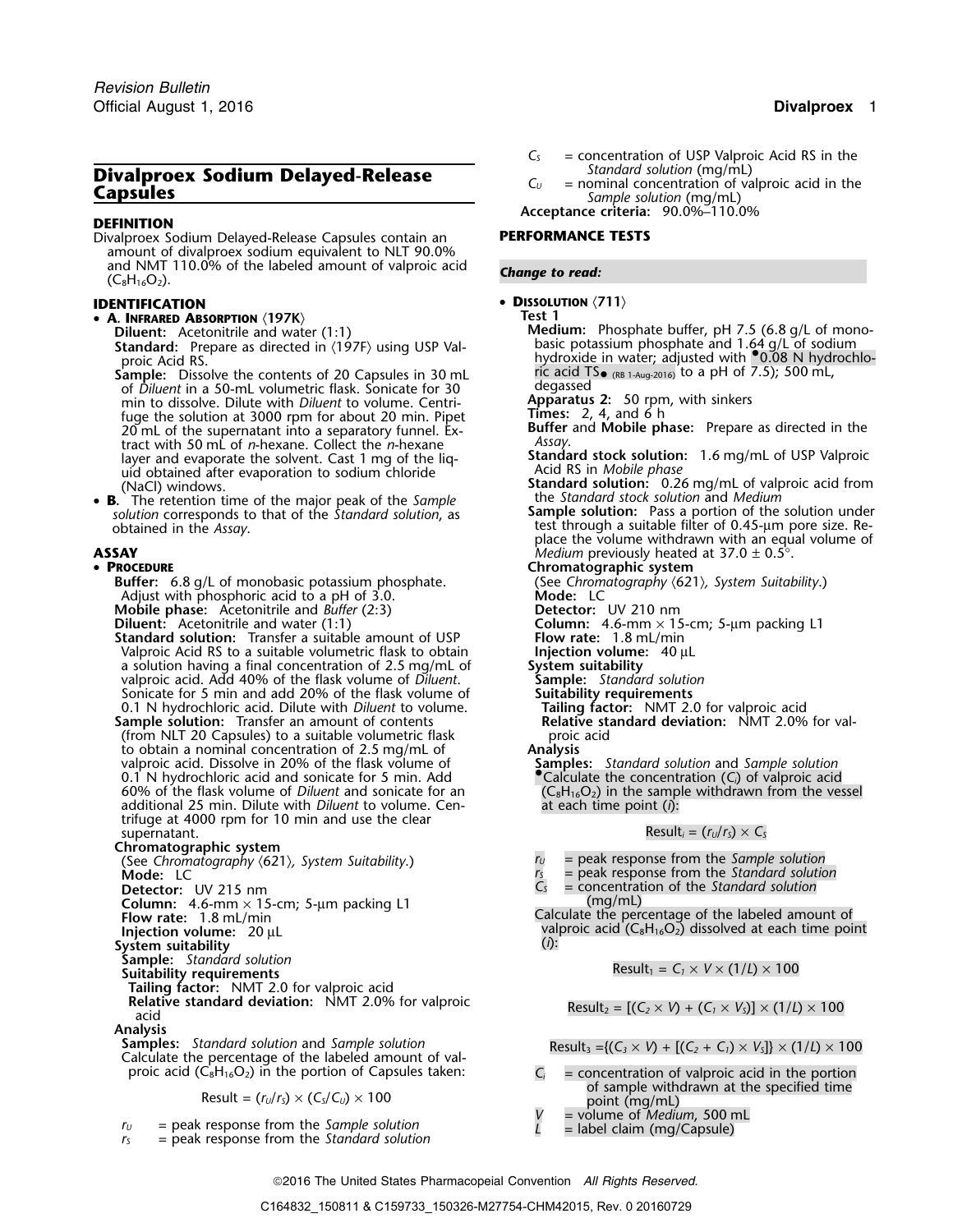*V<sup>S</sup>* = volume of the *Sample solution* withdrawn at **Analysis**  $(mL)$ •  $(RB 1-Aug-2016)$ <br>Tolerances: See Table 1.

| Table 1 | point: |
|---------|--------|
|         |        |

| <b>Time</b><br><b>Point</b> | Time<br>(h) | <b>Amount</b><br><b>Dissolved</b><br>(%) | Result = $(r_U/r_S) \times (C_S/L) \times V \times 100$<br>$r_U$ = peak response from Sample solution A |
|-----------------------------|-------------|------------------------------------------|---------------------------------------------------------------------------------------------------------|
|                             |             | $15 - 40$                                | Sample solution B                                                                                       |
|                             |             | 70-90                                    | $r_s$ = peak response from Standard solution                                                            |
|                             |             | <b>NLT 85</b>                            | Standard solution B<br>$C_{\epsilon}$ = concentration of Standard solution A o                          |

The percentage of the labeled amount of valproic acid<br>
(C<sub>8</sub>H<sub>16</sub>O<sub>2</sub>) dissolved at each time point conforms to <br> *L* = label claim (mg/Capsule)<br> *V* = volume of *Medium*; 500 mL for *Sample solution*<br> *V* = volume of *Med* 

(RB 1-Aug-2016) *<sup>A</sup>*, <sup>900</sup> mL for *Sample solution B* **Test 2:** If the product complies with this test, the label- **Tolerances:** NMT 20% •.(*Q*)•

- 
- ceeding 10% of the total volume may be used to
- Sample solution A: Pass a portion of the solution<br>under test through a suitable filter of 0.45-µm pore ample solution A. Tass a portion of the solution<br>
under test through a suitable filter of 0.45-µm pore 7.5• (RB 1-Aug-2016) (6.8 g/L of monobasic potassium

- 
- 
- **EXECUTE:** The phosphoric acid to a pH of 7.4<br>
with phosphoric acid to a pH of 7.4<br>
Which phase: Acetonitrile, *Buffer* A, and *Buffer* B<br>
(30:35:35); adjusted with phosphoric acid to a pH of dibasic sodium phosphate, 3.4
- 
- ceeding 10% of the total volume may be used to  $\frac{\text{degas}}{\text{of } 2.5}$
- 

See Chromatography (621), System Suitability.)<br> **Mode:** LC<br> **Mode:** LC<br> **Detector:** UV 210 nm<br> **Detector:** UV 210 nm

- 
- 
- 
- and *Sample solution B*<br>and *Sample solution B*<br>System suitability Chromatographic system suitability and *Suitpic system*<br> **System suitability**<br> **Sample:** Standard solution B<br> **Sample:** Standard solution B

- 
- **Suitability requirements**
- **Tailing factor:** NMT 2.0 for valproic acid **Relative standard deviation:** NMT 2.0% for valproic acid
- - each time point and replaced with *Medium* **Samples:** *Standard solution A*, *Sample solution A*, Standard solution B, and Sample solution B Calculate the percentage of the labeled amount of valproic acid  $(C_8H_{16}O_2)$  dissolved at each time point:

$$
Result = (r_U/r_S) \times (C_S/L) \times V \times 100
$$

- $r_U$  = peak response from *Sample solution A* or Sample solution *B*
- *r*<sub>S</sub> = peak response from *Standard solution A* or 3 *Standard solution B*  $C_5$  = concentration of *Standard solution A* or *Standard solution B* (mg/mL)
- 
- 
- *Dissolution <sup>V</sup>* = volume of *Medium*; 500 mL for *Sample solution* 〈711〉*, Acceptance Table 2*. •
- $T$  **Colerances:** NMT 20% (Q) (RB 1-Aug-2016) of the la-<br>
Tolerances: NMT 20% (Q) (RB 1-Aug-2016) of the la-<br>
Test 2.<br>
Procedure A **Procedure A**<br> **Medium:** 0.05 M phosphate buffer, pH 7.5 (6.8 g/L<br>
of monobasic potassium phosphate and 1.64 g/L of<br>
of monobasic potassium phosphate and 1.64 g/L of<br>
solved in 4 h (Sample solution B). The percentage of<br>

- **Acid stage medium:** •.0.08 N hydrochloric acid dissolve the valproic acid. TS;•
- <sup>p</sup>hosphate and 1.6 g/L of sodium hydroxide in **Procedure B Procedure B**<br>Medium: 0.05 M phosphate buffer, pH 7.5 (6.8 g/L water, prepared as follows. Transfer suitable quanti-<br>of monobasic potassium phosphate and 1.64 g/L of ties of monobasic potassium phosphate and sodium of monobasic potassium phosphate and 1.64 g/L of the solution of monobasic potassium phosphate and sodium<br>sodium hydroxide in water; adjusted with 2 N so-<br>a 20% of the flask volume of water and adjust with For the solium hydroxide in water; adjusted with 2 N so-<br>dium hydroxide to a pH of 7.5); 900 mL<br>**Apparatus 2:** 50 rpm, with wire helix sinkers<br>**Apparatus 2:** 50 rpm, with wire helix sinkers<br>**Example 1** and 0.4 g/L of diba

- 
- 
- 
- (30:35:35); adjusted with phosphoric acid to a pH of<br>3.0<br>3.0<br>**Standard solution B:** 0.13 mg/mL of USP Valproic<br>Acid RS in *Medium*. A volume of acetonitrile not ex-<br>Acid RS in *Medium*. A volume of acetonitrile not ex-<br>Ac
	-
- dissolve the valproic acid.<br> **Sample solution B:** Pass a portion of the solution<br> **Sample solution B:** Pass a portion of the solution<br>
under test through a suitable filter of 0.45-µm pore<br>
size.<br> **Chromatographic system**<br>

- **Column:** 3.9-mm × 15-cm; 4-µm packing L11 solution under test through a suitable filter of 0.45-<br> **Example 200 and Solution:** 200 µL for *Standard solution A* **Example Solution:** 200 µL for *Standard solution A* **Example** 
	- (See Chromatography  $\langle 621 \rangle$ , System Suitability.)

2016 The United States Pharmacopeial Convention *All Rights Reserved.*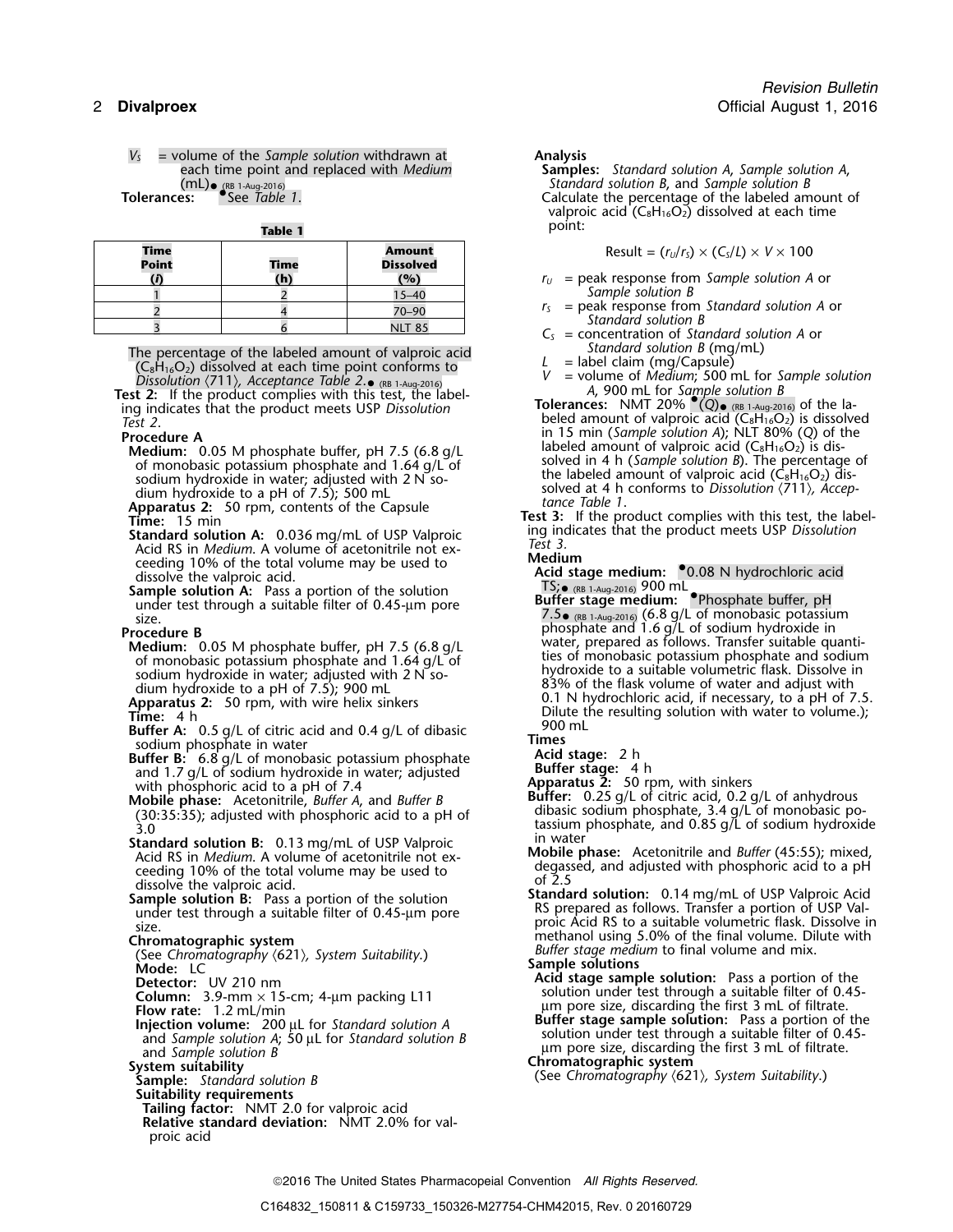**Mode:** LC **Sample solution:** Pass a portion of the solution under **Column:** 3.9-mm × 15-cm; 4-µm packing L11 **Chromatographic system**<br>**Flow rate:** 1 mL/min **COLUT 100 COLUTA** (See Chromatography  $\langle 62 \rangle$ **Injection volume:** 50 µL<br>**System suitability System suitability**<br> **Sample:** Standard solution **Detector:** UV 210 nm<br> **Sample:** Standard solution **Detector:** Column: 3.9-mm × 15 **Suitability requirements Column temperature:** 30° **Relative standard deviation:** NMT 2.0%<br>Analysis

- **Samples:** *Standard solution, Acid stage sample solu-* proic acid proic acid *tion, and Buffer stage sample solution*
- *tion*, and *Buffer stage sample solution*<br>alculate the percentage of the labeled amount of val-<br>proic acid (C<sub>8</sub>H<sub>16</sub>O<sub>2</sub>) dissolved at each time point: **Suitability requirements** Calculate the percentage of the labeled amount of val- **Sample:** *Standard solution* proic acid (C8H16O2) dissolved at each time point: **Suitability requirements** •
	- $\bullet$

$$
Result = (r_U/r_S) \times (C_S/L) \times V \times 100
$$

- 
- 
- 
- *V* = volume of the *Acid stage medium* or the *Buffer*

**Tolerances:** The requirements for the *Acid stage* and  $r_s$  = peak response from the *Standard solution* the *Buffer stage* must be met.  $\bullet$  (*RB* 1-Aug-2016)  $C_s$  = concentration of the *Standard solution* the *Buffer stage* must be met.•**Acid stage:** NMT 30% (*Q*) of the labeled amount of (mg/mL) **Acid stage:** NMT 30% (Q) of the labeled amount of (mg/mL)<br>valproic acid (C<sub>8</sub>H<sub>16</sub>O<sub>2</sub>) is dissolved in 2 h (*Acid stage* Calculate the percentage of the labeled amount of valproic acid (C<sub>8</sub>H<sub>16</sub>O<sub>2</sub>) dissolved at each t

amount of valproic acid  $(C_8H_{16}O_2)$  dissolved at 2 h (*i*): conforms to *Table 2*.

**Table 2**

|                | <b>Number</b> |                                                                                           | Result <sub>2</sub> = {[C <sub>2</sub> × (V – V <sub>S</sub> )] + (C <sub>1</sub> × V <sub>S</sub> )} × (1/L) × 100 |
|----------------|---------------|-------------------------------------------------------------------------------------------|---------------------------------------------------------------------------------------------------------------------|
| <b>Level</b>   | Tested        | Criteria                                                                                  |                                                                                                                     |
| $A_1$          |               | No individual value exceeds Q dissolved.                                                  | Result <sub>3</sub> = $({C_3} \times [V - (2 \times V_5)])$ + $[(C_2 + C_1) \times V_5]) \times (1/$                |
|                |               | Average of the 12 units $(A_1 + A_2)$ is NMT Q<br>dissolved; and no individual unit is    | $L \times 100$                                                                                                      |
| A <sub>2</sub> |               | greater than $Q + 15%$ dissolved.                                                         | $=$ concentration of valproic acid in the portion                                                                   |
|                |               | Average of the 24 units $(A_1 + A_2 + A_3)$ is<br>NMT Q dissolved; and no individual unit | of sample withdrawn at the specified time<br>point (mg/mL)                                                          |
| $A_3$          |               | is greater than $Q + 15\%$ dissolved.                                                     | = volume of <i>Medium</i> , 500 mL                                                                                  |

- **Buffer stage:** NLT 80% (*Q*) of the labeled amount of *V<sub>S</sub>* = volume of the *Sample solution* withdrawn at valproic acid (C<sub>8</sub>H<sub>16</sub>O<sub>2</sub>) is dissolved in 4 h (*Buffer* and *V*<sub>S</sub> = volume of the *Sample solution* withdra valproic acid (C<sub>8</sub>H<sub>16</sub>O<sub>2</sub>) is dissolved in 4 h (*Buffer* each time point (mL) *stage sample solution*). The percentage of the labeled **Tolerances:** See *Table 3.* amount of valproic acid (C $_8\mathsf{H}_{16}\mathsf{O}_2$ ) dissolved at 4 h conforms to *Dissolution* 〈711〉*, Acceptance Table 2*. • **Table 3**
- labeling indicates that the product meets USP *Dissolu-* **Point Time Dissolved** *tion Test 4*. **(***i***) (h) (NLT %)**
- **Medium:** 0.05 M phosphate buffer, pH 7.5 (6.8 g/L of monobasic potassium phosphate in water; adjusted with 2 N sodium hydroxide to a pH of 7.5); 500 mL<br>**Apparatus 2:** 50 rpm
- 
- 
- Buffer B: 6.8 g/L of monobasic potassium phosphate and 1.7 g/L of sodium hydroxide in water; adjusted requirements<br>with phosphoric acid to a pH of 7.4<br>**Mobile phase:** Acetonitrile, *Buffer A*, and *Buffer B* **ADDITIONAL REQUIREMENTS**
- 

**Detector:** UV 210 nm test through a suitable filter of 0.45-µm pore size. **Flow rate:** 1 mL/min (See *Chromatography* 〈621〉*, System Suitability*.) **Sample:** *Standard solution*<br> **Sample:** *Standard solution*<br> **Suitability requirements**<br> **Column temperature:** 30° **Flow rate:** 1.2 mL/min **Analysis Injection volume:** 50  $\mu$ L<br>**Run time:** NLT 1.5 times the retention time of val-<br>proic acid Tailing factor: NMT 2.0 for valproic acid **Relative standard deviation:** NMT 2.0% for val-Result = (*<sup>r</sup>U*/*<sup>r</sup>S*) × (*CS*/*L*) <sup>×</sup> *<sup>V</sup>* <sup>×</sup><sup>100</sup> proic acid Analysis<br>Samples: Standard solution and Sample solution  $r_U$  = peak response from the Acid stage sample<br>solution or the Buffer stage sample solution<br>Calculate the concentration (C<sub>i</sub>) of valproic acid *r*<sub>S</sub> = peak response from the *Standard solution*<br> *C<sub>S</sub>* = concentration of the *Standard solution* and at each time point (*i*): (mg/mL)  $L =$  label claim (mg/Capsule) **Result**<sub>*i*</sub> = (*r<sub>U</sub>*/*r<sub>S</sub>*) × *C<sub>S</sub> stage medium*, <sup>900</sup> mL *<sup>r</sup><sup>U</sup>* = peak response from the *Sample solution* **•**

- 
- $\bullet$  (RB 1-Aug-2016) **C**<sub>S</sub> = concentration of the *Standard solution*

valproic acid (C<sub>8</sub>H<sub>16</sub>O<sub>2</sub>) dissolved at each time point

 $Result_1 = C_1 \times V \times (1/L) \times 100$ 

$$
Result_3 = (\{C_3 \times [V - (2 \times V_3)]\} + [(C_2 + C_1) \times V_3]) \times (1 / L)
$$

- $A_i$  = concentration of valproic acid in the portion of sample withdrawn at the specified time
- point (mg/mL)<br>V = volume of *Mediu*
- *<sup>A</sup><sup>3</sup>* <sup>12</sup> is greater than *Q* + 15% dissolved. *V* = volume of *Medium*, 500 mL
- 

| • $(RB 1-Auq-2016)$                                                |       |      |                  |
|--------------------------------------------------------------------|-------|------|------------------|
| $\bullet$ Test 4: If the product complies with this test, the      | Time  |      | Amount           |
| labeling indicates that the product meets USP Dissolu-             | Point | Time | <b>Dissolved</b> |
| tion Test 4.                                                       |       |      | $(NLT \% )$      |
| <b>Medium:</b> 0.05 M phosphate buffer, pH 7.5 $(6.8 \text{ g/L})$ |       |      | 60               |
| of monobasic potassium phosphate in water; adjusted                |       |      |                  |
| with 2 N sodium hydroxide to a pH of $7.5$ ); 500 mL               |       |      |                  |
| Annarative 2: 50 mm                                                |       |      |                  |

Times: 2, 4, and 8 h<br>Buffer A: 0.5 g/L of citric acid and 4 g/L of dibasic<br>Buffer A: 0.5 g/L of citric acid and 4 g/L of dibasic<br>Buffer B: 6.8 g/L of monobasic potassium phosphate<br>Buffer B: 6.8 g/L of monobasic potassium Dissolution  $\langle 711 \rangle$ , Acceptance Table 4.  $_{\odot}$  (RB 1-Aug-2016)

- (30:35:35); adjusted with phosphoric acid to a pH of<br>3.0<br>**Standard solution:** 0.25 mg/mL of USP Valproic Acid<br>RS in *Medium*<br>RS in *Medium* 
	-

2016 The United States Pharmacopeial Convention *All Rights Reserved.*